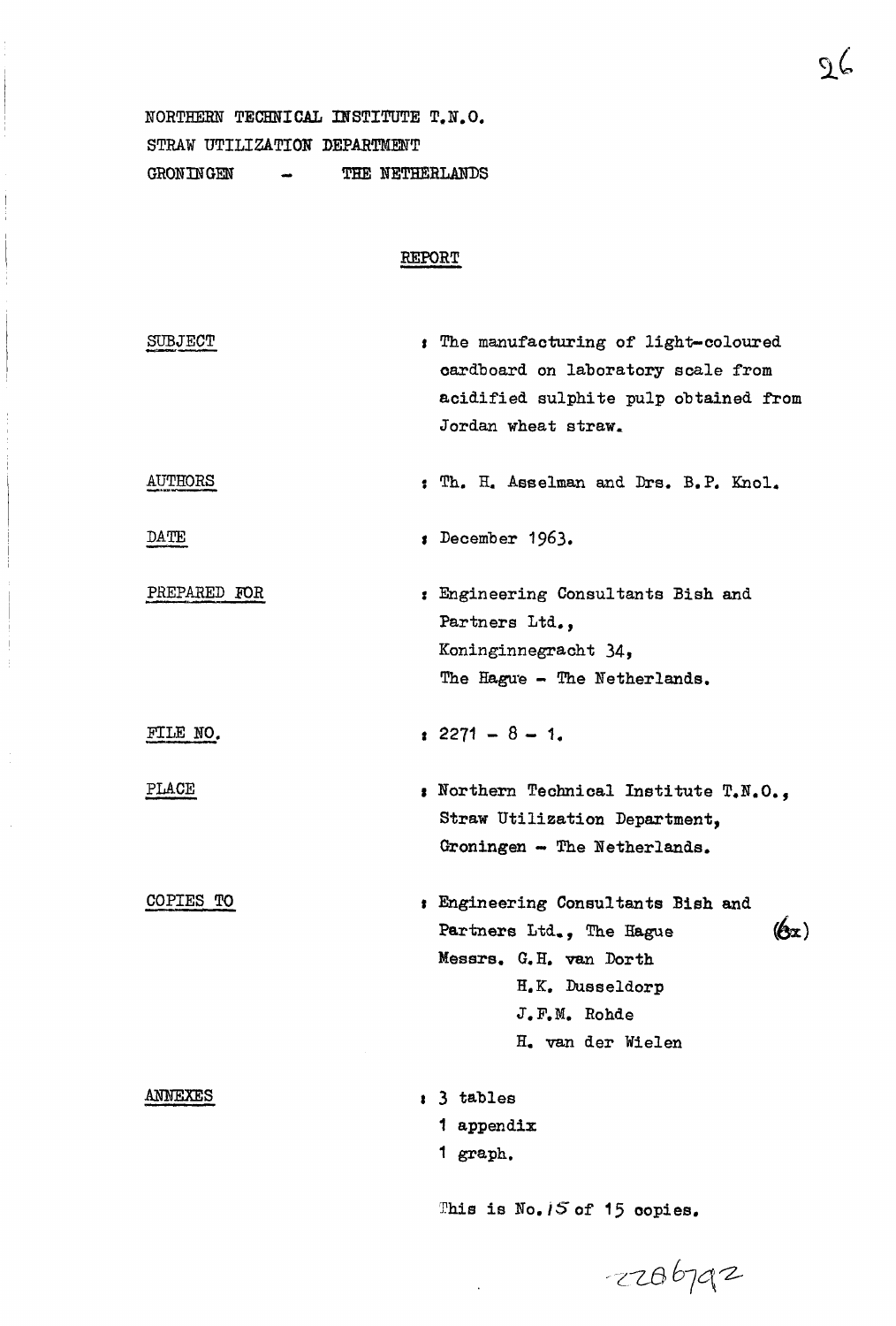#### **SUMMAEY**

**It was well-known to us that when neutral straw sulphite pulp**  is acidified its colour becomes brighter.

**A quantitative investigation of this effect was made with neutral sulphite pulp from Jordan wheat straw.** 

**The aim was to ascertain to what extent acidification of the**  pulp can be substitute for bleaching, as acidification is much simpler than bleaching; moreover if acidification would be feasible **it would not be necessary to invest in a bleachery.** 

**In order to determine the influence of the cooking conditions and of the pH on the brightness of the cardboard eight digestions were run with Jordan wheat straw.** 

**Prom these pulps handsheets were made out of fibre suspensions with a different pH in the acid range.** 

**Finally one of the pulps was in the paper laboratory worked**  up into handsheets at  $pH = 5$  (weakly acid medium). A stronger **acid medium was not thought justified, for reasons of increased corrosion by the acidified pulp and higher cost of the required acid supply.** 

**It was found thats** 

- cardboard formed at pH 5 was brighter by 5 10% G.E. than **cardboard made from non-acidified pulp,**
- **by acidification to pH 5 a brightness could be achieved of 40 - 50\$ G.E.**

**This is, however, a good deal lower than the approximate value of 60\$ G.E. for the brightness of the inside duplex cardboard, which is now used in Jordan for making cigarette boxes,** 

**- the strength properties of neutral sulphite cardboard formed at pH 5 are equal to or even better than those of duplex cardboard of the same basis weight.**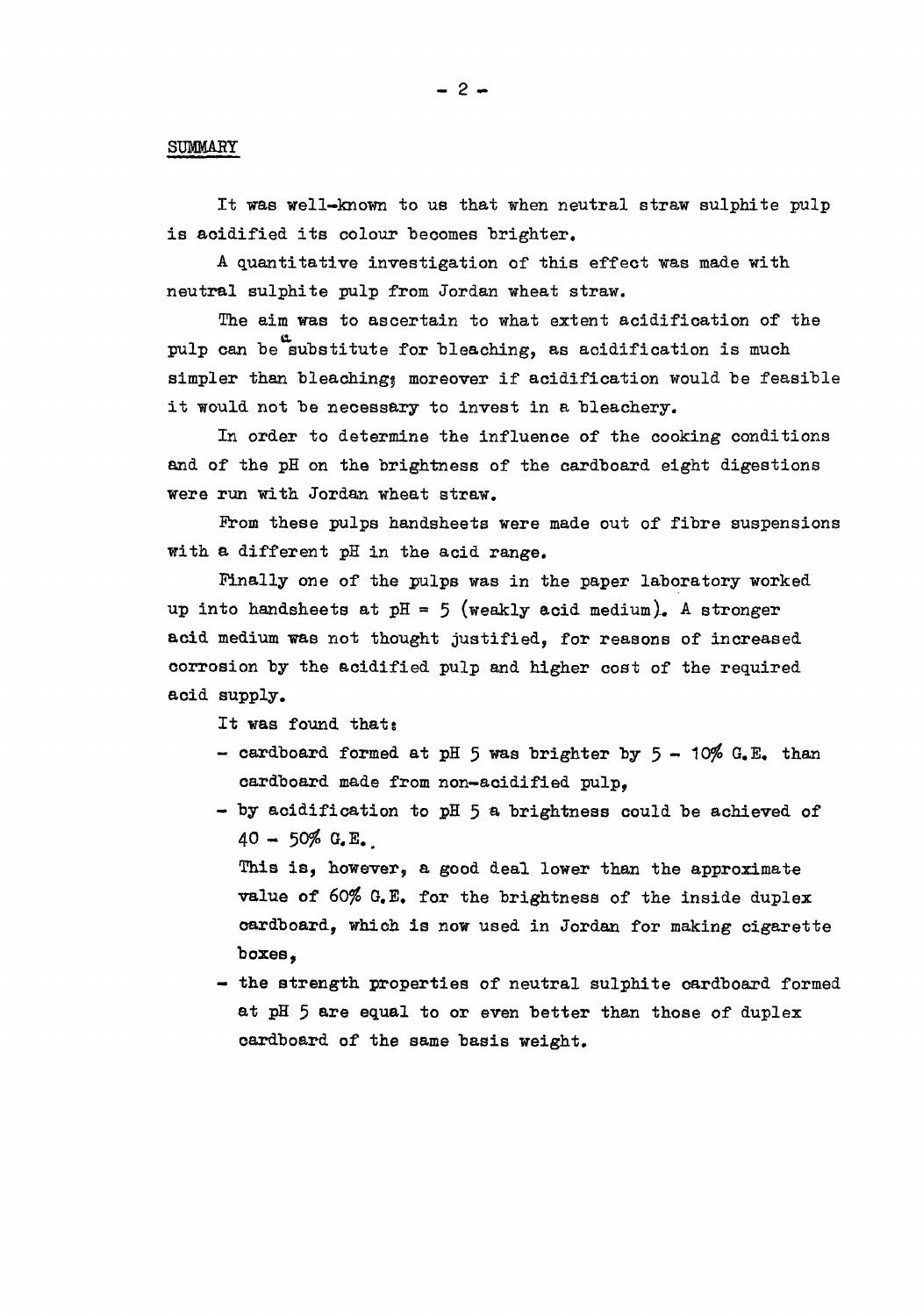#### **INTRODUCTION**

**In planning the building of a paper mill in Jordan a bleachery was originally envisaged for the manufacture of cardboard from Jordan straw (for use in cigarette boxes).** 

**Apart from the fact that this would entail a higher capital outlay? it would also highly complicate the manufacturing process. It was for this reason that we suggested to go into the possibility of making a lighter coloured pulp from Jordan wheat straw without bleaching. We knew that by acidification of neutral straw sulphite pulp a product with a light colour could be obtained. The fact is that it is much simpler to acidify the pulp than to bleach it» Moreover no extra capital investment is required.** 

**Accordingly, the aim of the investigations was to check whether under practical conditions cardboard of a sufficiently light colour could be obtained by acidifying instead of by bleaching the neutral sulphite pulp.** 

**Besides, a number of cardboard handsheets were to be made for the Board of the Jordan Paper Industries Ltd. as a material to show to future customers, interested in making cigarette boxes from this type of cardboard.** 

#### **I. SET UP OF EXPERIMENTS**

**The following considerations were a guide in planning the digestions of Jordan wheat straw to a light-coloured pulps** 

**— In the "Proposal for a Cardboard and Kraft Factory with a Capacity of 15 tons per day Finished Product" from Bish and Partners (early 1963), related to the manufacture of cardboard from Jordan straw, it was suggested to remove the cooked mass from the digester by blowing off while depressurising the digester. This would result in a noticeable increase of the beating degree of the pulp» For this reason cooking conditions had to be chosen such that the beating degree of the pulp after blowing off would be much lower than 45° S.R., thus making it possible to employ a sufficient amount of mechanical beating on this pulp to develop the strength properties.**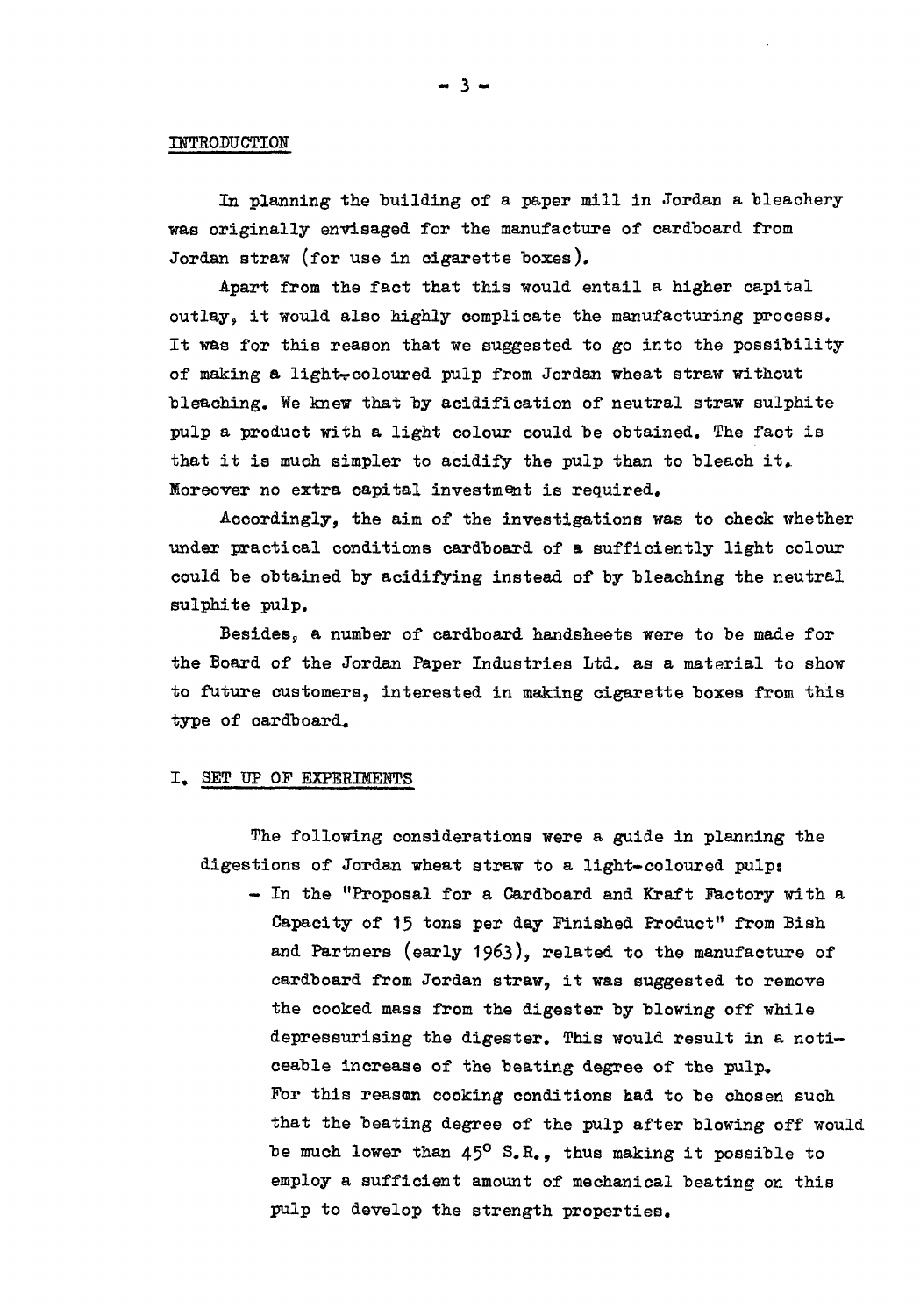For, by beating to 45<sup>o</sup> S.R. a pulp is obtained from which **cardboard can he made of good strength properties at a reasonable dewatering time.** 

- The colour of the cardboard at a pH 5 of the pulp had to **be as bright as possible. Experiments had shown that at a pi lower than 5 there was still a noticeable increase in brightness of the pulp (See Appendix). Por practical reasons, such as the higher cost of a greater acid supply, pH 5 was chosen as the minimum in these investigations.**
- **The black liquor had to have a pH of approximately 8 after digestion to expect good strength properties of the pulp,**
- **The consumption of chemicals was to be at a minimum. The experience in neutral sulphite digestions of Dutch straw was the starting point in drawing up the first cooking prescription for the digestion of Jordan wheat straw. With the results of the first test, the cooking prescription was adapted to fit the next batch of straw, and so on.**

The principal criteria for appraising the results were:

- **degree of beating of the blown off sulphite pulp (determined with the Schopper—Biegler device for evaluating the beating degree),**
- **brightness of the blown off neutral sulphite pulp at pH 5 Mid 7 (determined in cardboard made in the laboratory sheetformer with the General Electric Brightness-Tester), — pH of the black liquor.**

**At a later stage of the experiments also the black liquor composition was determined,** 

**The pulp from the last digestion was worked up into cardboard**  sheets of  $300 \text{ g/m}^2$  and from these some strength properties were **evaluated.** 

 $-4-$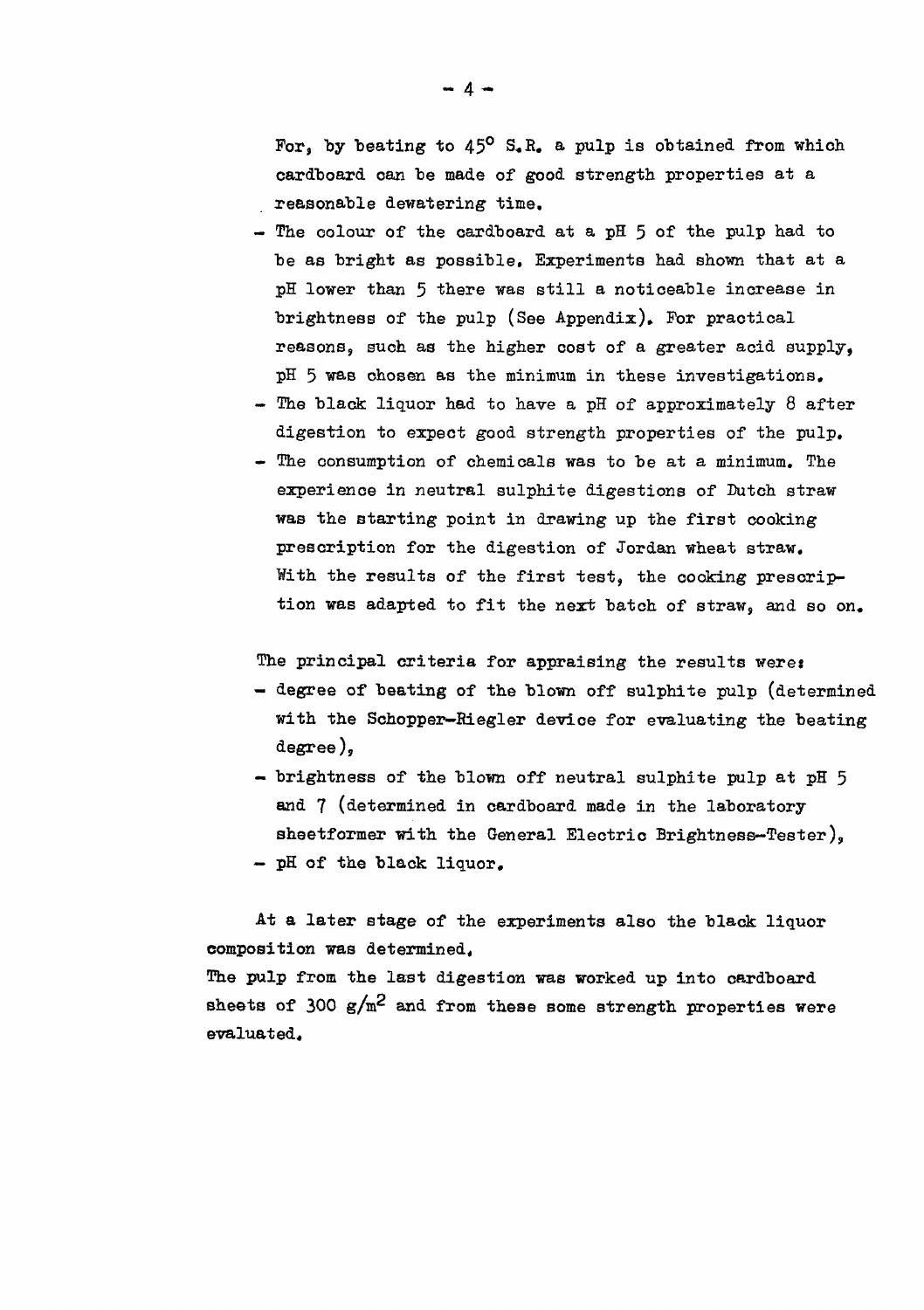#### **II, THE EXPERIMENTS**

#### **A. The straw**

March 1963 we received a consignment of about 100 kg **of Jordan wheat straw.** 

**This straw was equal in quality to a lot that we**  examined in August 1962. The straw was not chopped, but the **stalks were splintered, evidently due to the threshing method applied.** 

This threshing had **be** led to considerable damage of **the straw and, just as was found in the earlier examined lot, part of the stalks were considerably shortened and even further reduced to powder. Moreover, the straw appeared to be contaminated by sand and stone-dust and stones of some size were even found. All through the processing only the coarse impurities could be removed from the straw,** 

## **B. The digestions**

**The various digestions comprised almost the same operations. These will be discussed sub, 1.** 

**Details of the eight digestions that were made to collect sufficient data to predict optimum cooking con**ditions (see Chapter I), are dicussed sub. 2.

**The results of the digestions are included in Table 1. 1. General** 

**For all the cookings a 100 liter rotary digester was filled in the same way? 10 kg air-dry (= approx. 9 kg bone dry) straw together with an amount of cooking liquor of approx, 30 liter were introduced into the rotary digester. Care was taken that the coarse impurities had been removed.** 

**During the first few digestions the contents were at first heated to 125 °C (pressure 4 kg/cm<sup>2</sup>), which temperature was maintained for 20 minutes (impregnation of the straw). The temperature was then**  raised to 170 <sup>o</sup>C (pressure 8 kg/cm<sup>2</sup>), and the digestion **was at this temperature continued for 25 minutes.** 

**- 5 -**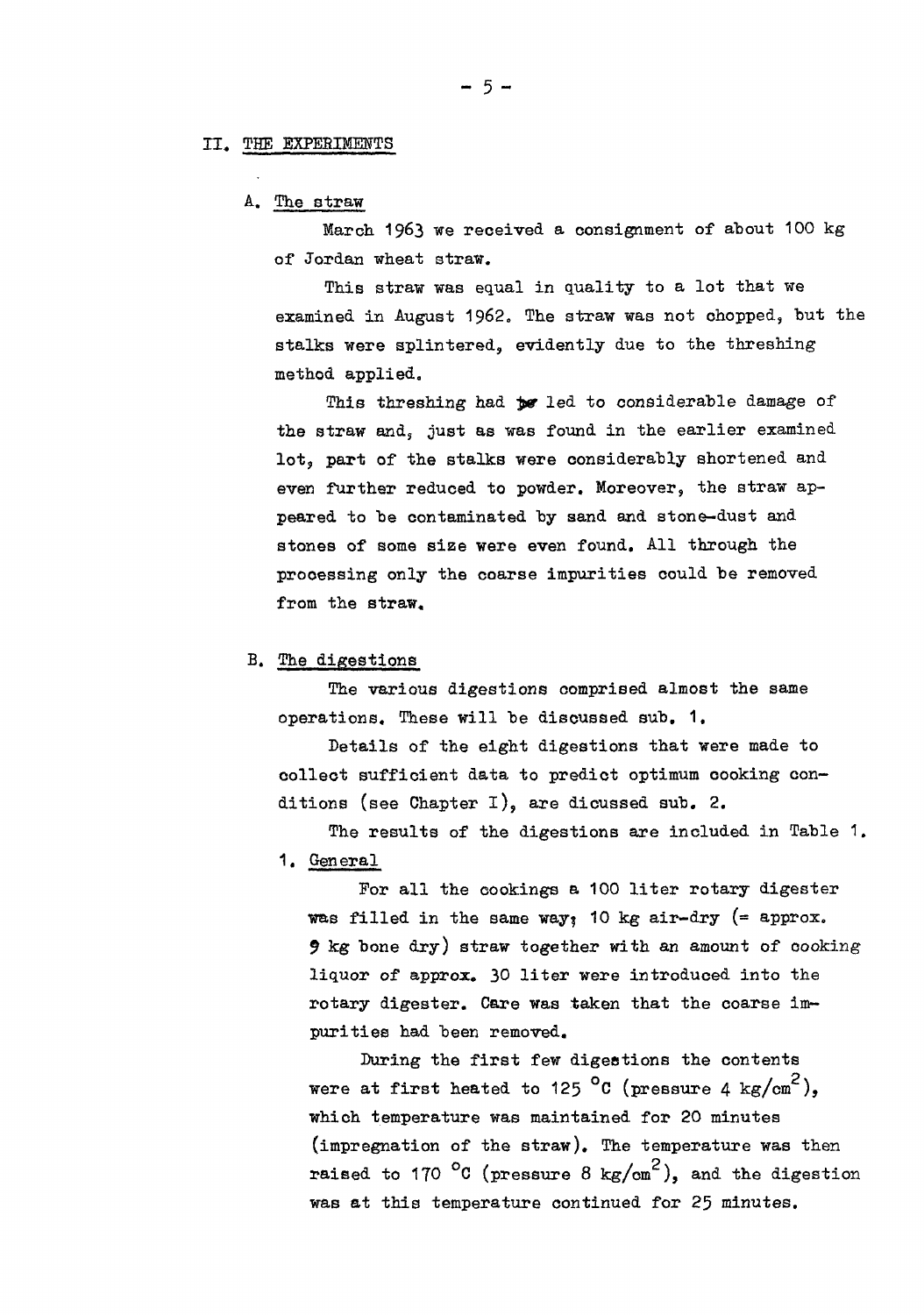**To later digestions (starting with No. 6) no im**pregnation was applied, but the digester right away **heated to oooking temperature.** 

**When a digestion was finished, part of the pulp was "blown off under pressure through a plug valve. After depressurising the digester the lid was opened and the remaining part of the pulp discharged. Out of a part of the pulp a sample of black liquor was pressed. The pH of this sample was determined, and starting with**  digestion No. 5, also the percentages of  $Na<sub>2</sub>O$  and  $SO<sub>2</sub>$ .

**A sample was then taken from either pulp and these samples washed twice with tap water. Of part of this**  washed pulp the degree of beating was determined with **the Schopper-Riegler apparatus. Another part was disintegrated in the laboratory disintegrator and subsequently beaten in the laboratory Hollander to 45-50 °S.E.** 

**The beaten pulp was converted into laboratory cardboard sheets, the fibre suspension being acidified with sulphuric acid to the required pH before the sheets were formed (See Appendix).** 

**After drying of the sheets their brightness was determined with the General Electric Brightness Tester.**  *In* **Table 1. brightness values are included obtained from the sheets formed at a pH of about 7 and of about 5«** 

**2. Review of the digestions.** 

**Digestion No. 1. Chemical dosage was: 14.0\$ Na2S0^ and 5.0\$ NagCO^ (on dry matter). A pulp was obtained of which the tipped part had a degree of beating of 27.5 °S.R., whereas the blown-off pulp had already been fiberized up to 46.5 °S.R. Such a difference in degree of beating between the two parts of the same digestion was also found in the pulps produced in the following cooking.** 

**The brightness of the handsheets formed from a neutral**  suspension was 43% G.E. ("general electric"); to this **first pulp no acid treatment was applied. The pH of the pulp was 8.0.**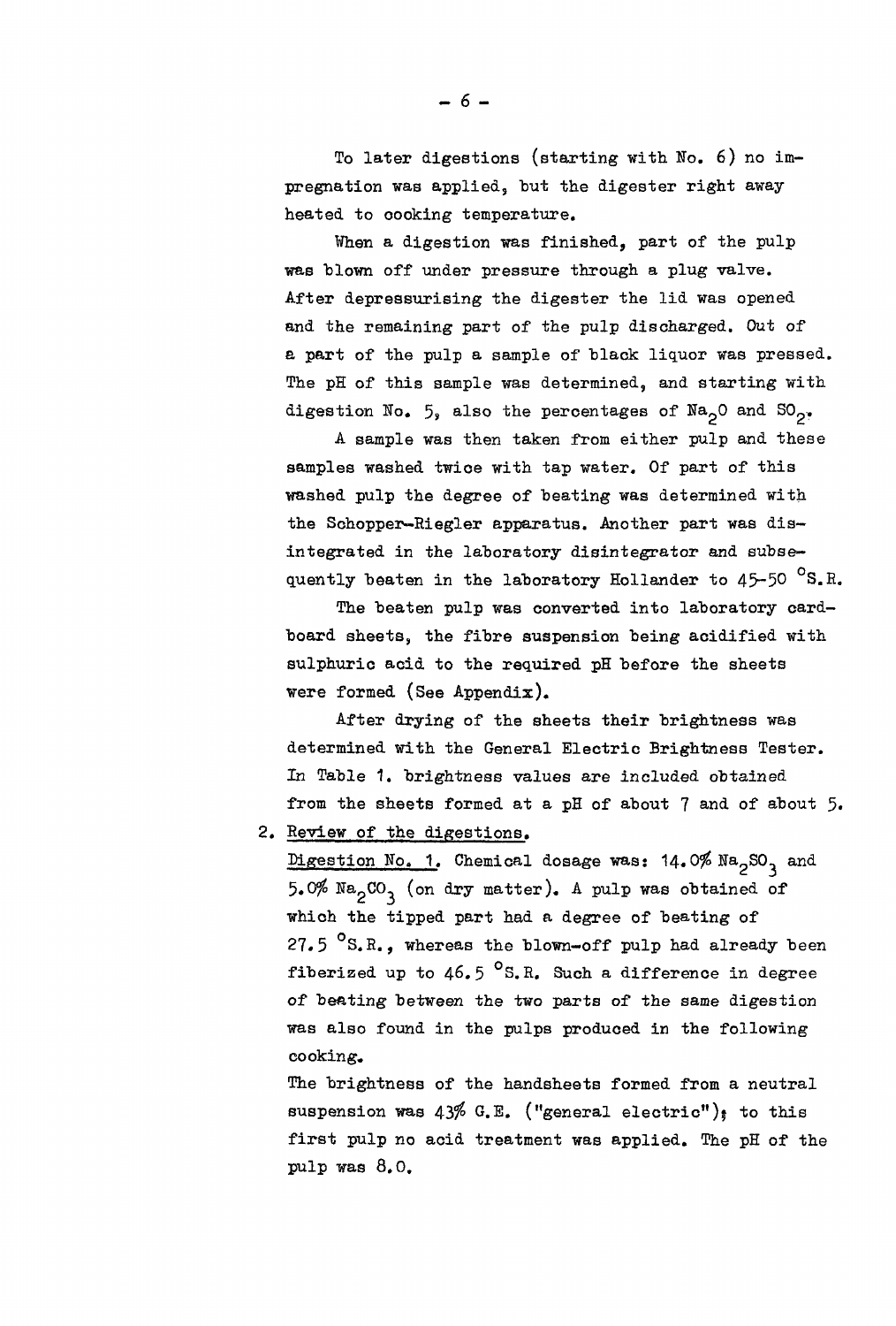**Digestion No. 2. The sulphite dosage was again 14,0\$, but "by increasing the sodium carbonate dosage to 5.5\$ it was tried to finish the cooking at a slightly higher pH, as the experience with Dutch straw had learned that as a rule the strength properties of neutral sulphite pulp were the most satisfactory when the end pH was about 8.0 to 8« 5.** 

**Although the pH of pulp Ko. 2 was higher indeed, viz, 8.4? there was practically no further difference. Degree of beating, of the tipped as well as of the blown off part of the pulp were about the same as found for the first pulp. The brightness after washing to neutral reaction was again 43\$ G.E. The pulp was acidified to**  pH 5 with sulphuric acid when the sheet was formed; the **handsheets thus obtained had a brightness of 54\$ Digestion Ho. 3. In this cooking the effect of a drastic reduction of the sulphite dosage, down to 8.0\$, was investigated. At pH 7.6 at the end of the cooking the pulp appeared to be more uncooked, and the degree of beating of the pulp, both of the part that had been blown off and the part left behind, was lower than of pulps with a pH of 8.0 -** 8.5.

**This in itself was favourable as it allowed of a longer**  beating time to arrive at 45 to 50 <sup>o</sup>S.R., but the **brightness of the samples, also after acidification to**   $pH = 5$ , was poor.

**Digestion No. 4. The amount of sulphite, being much too**  low in the previous cooking, was raised to 11.0% and **0.5\$ more sodium carbonate was added hence raised to 6.0\$. The result was almost equal to that of digestion**  No. 2. As in digestion No. 4 both the amount of  $\text{Na}_2\text{O}$ and the amount of SO<sub>2</sub> were smaller than in digestion **Bo. 2 (by about 10 and 20\$ respectively) the first one is to be preferred because of the savings on chemicals.**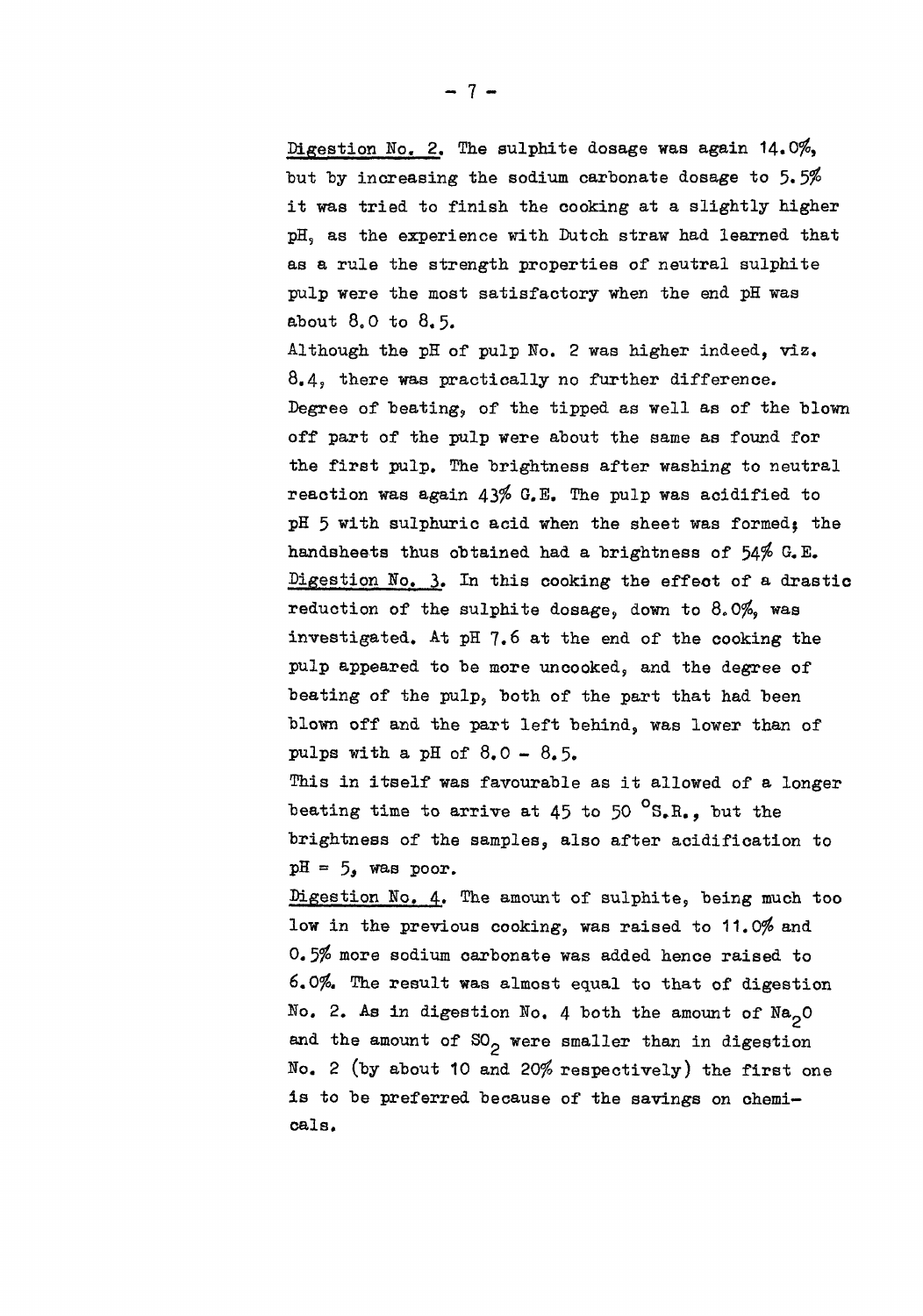Digestion No. 5. This cooking was made to examine the **effect of the cooking time on pulp brightness. For this purpose the same chemical dosage was chosen as used in digestion No, 2, the difference with the latter cooking being that after 12 minutes already**  part of the pulp was blown off (5a). **The digestion was then continued^ 6 minutes later a further part of the pulp was blown off (5b). Finally, after a total of 25 minutes cooking time, still another part of the pulp was blown off and the remainder removed by tipping it out of the digester (5o). It appeared that after 12 minutes of digesting things did not change appreciably. The mass was not digested further and there was no change in composition of the remaining black liquor, which indicated that after the first twelve minutes already the digestion was complete. However, the brightness of the hand-formed sheets at pH 5 was found to decrease considerably with increase in cooking time. With these results in hand, it was decided to adopt another cooking scheme for further experiments. Digestion Ho. 6. Chemical dosage was the same as in digestion No. 2. Cooking time was 25 minutes. No previous impregnation was applied. The result of this cooking (pH 8.2 at end of cooking) was a pulp of 41 °S.H. beating degree (after blowing off) and reasonable brightness, viz. 48\$ G.E. measured on cardboard sheets formed at pH 5« Digestion No. 7. Digestion No,** *6* **had shown that, so far as the degree of beating was concerned, cooking could be finished when the pulp was slightly underdone. For digestion No. 7 a much lower amount of chemicals was used and the cooking was carried out at a considerable lower temperature, as it was supposed that also under thse new conditions the digestion would be suf-**

**- 8 -**

**ficient.**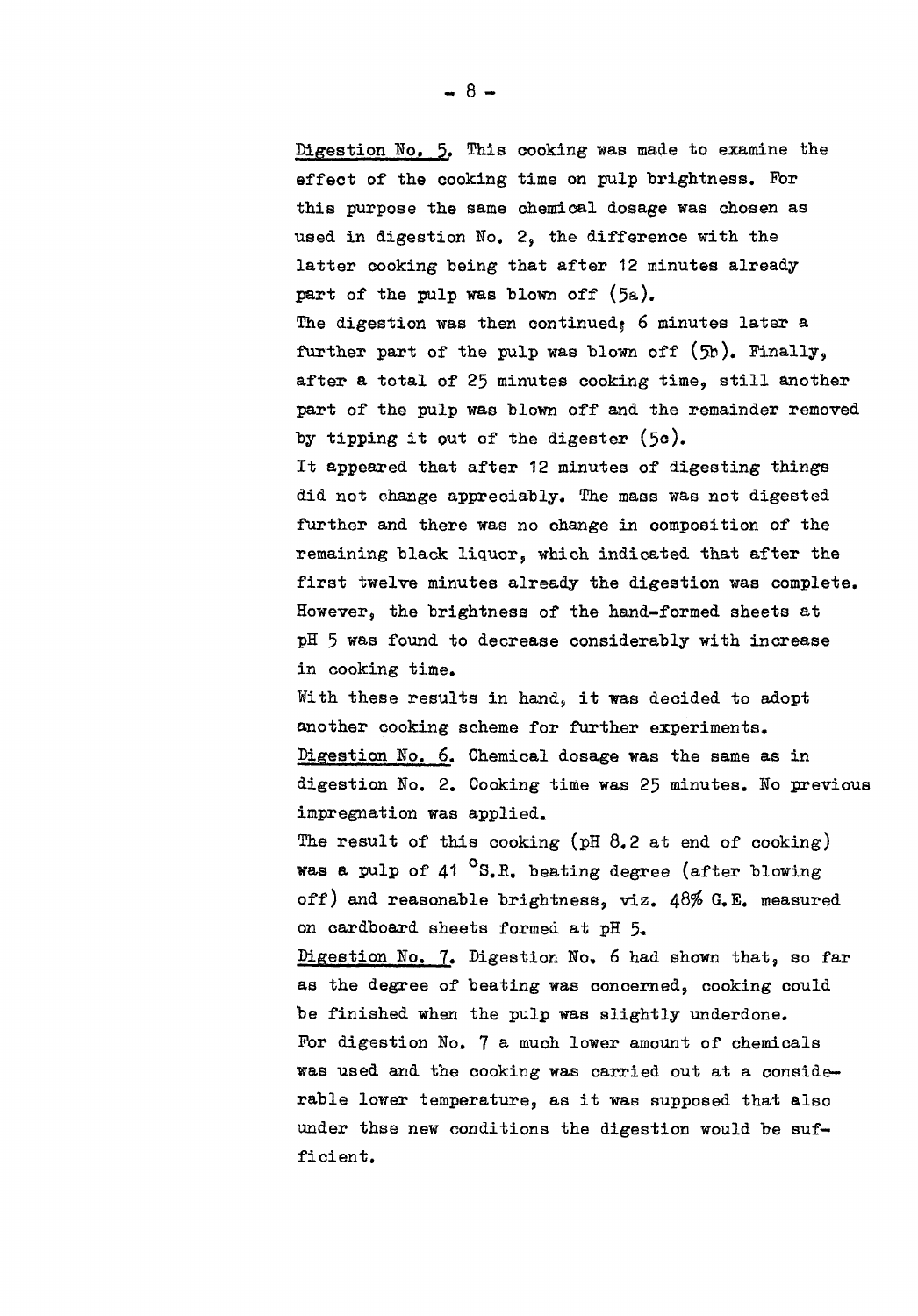The pulp was much less done indeed, the degree of beating of the tipped part was 11.5 <sup>o</sup>S.R., of the blown **off part 26 °S.E, Brightness had dropped somewhat as compared with diges-**

**tion No. 6, but it was expected that a small increase in chemical dosage would be sufficiently effective in restoring the brightness.** 

**Digestion Ho. 8. This cooking was made with a dose of 11.0%**  $N_{2}SO_{3}$  **and 5.5%**  $N_{2}CO_{3}$  **at 150 °C cooking temperature and 25 minutes cooking time. As it was the intention to process all the pulp into cardboard sheets losses had to be prevented and therefore the pulp was completely tipped**  from the digester after depressurising, instead of remo**ving part of it first by blowing off. However, it may be assumed that also when the pulp had been removed by blowing off its degree of beating would have been so low that sufficient mechanical beating to reach approx. 45 °S.E. could have been applied to develop the strength properties. The pulp had a beating degree of 17 °S.R.** 

**The volume of black liquor after digesting was of the**  same order as the supply of freh cooking liquor, and i**k may therefore be concluded that for the last three cookings the consumption of chemicals was about the same (see Table** 1., **columns 5-6 and** 12 - 13).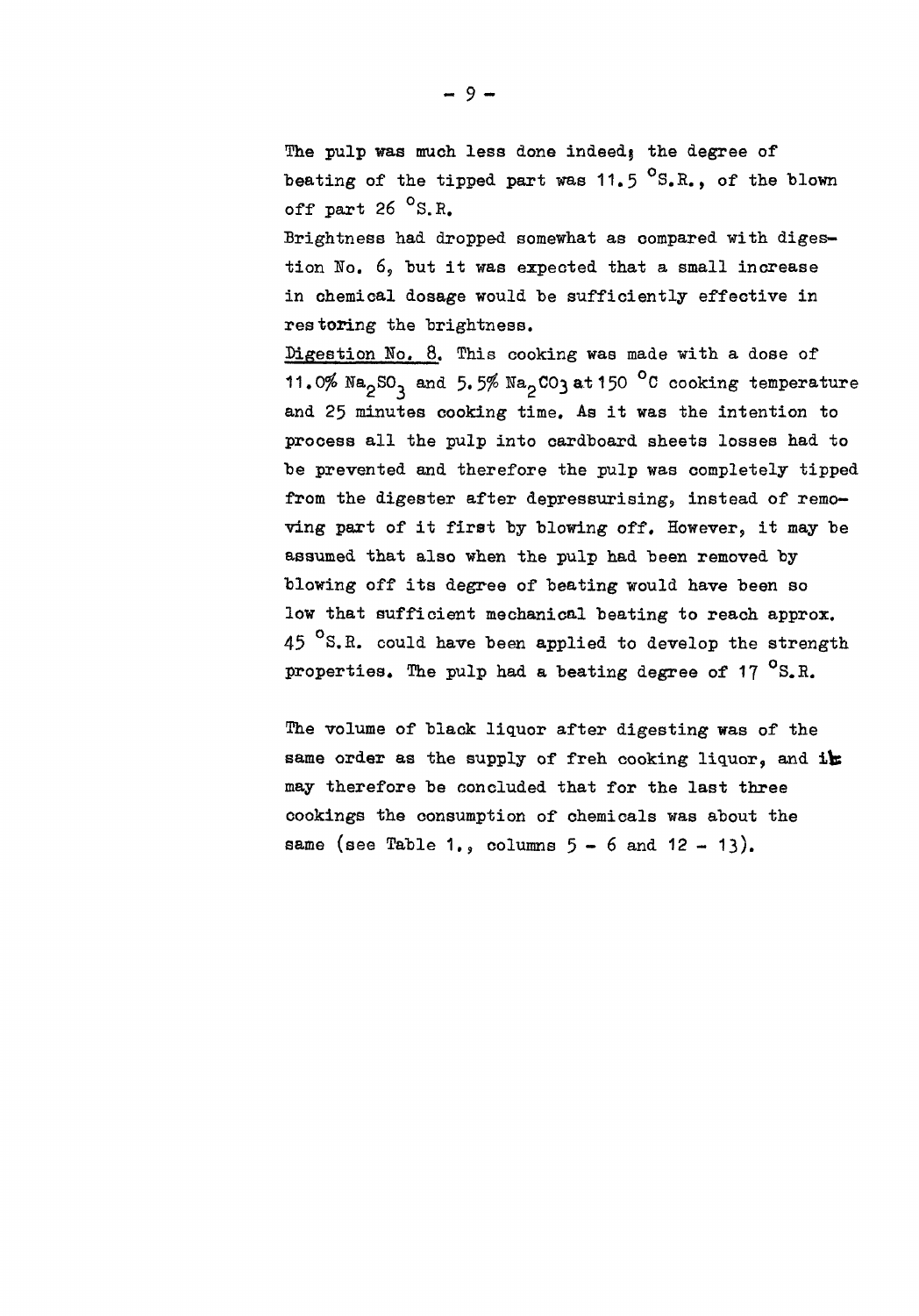#### **rn. CONVERSION OF DIGESTION HO. 8 FULP**

Pulp No. 8 was worked up into cardboard sheets of 300 g/m<sup>2</sup> as follows. The pulp was beaten to 45 <sup>o</sup>S.R. in the laboratory **Hollander for 50 minutes, and then sorted out on a screen with 0.4 mm slots. The coarse particles were sorted out, but it was impossible to remove all the impurities in this way. The samples made from this pulp therefore contained a good many of the impurities orginally present in the straw. A method for pulp purification applied on a larger than pilot-plant scale, using hydrocyclones (Vortraps, Gentricleaners and the like), may be more suitable to meet this difficulty than our way of classification.** 

**A great number of sheets were formed from the classified pulpj**  the sheets having a basis weight of  $300 \text{ g/m}^2$ . The brightness **of these samples when formed in neutral medium was 36 °G.E., rising to 42 <sup>o</sup>G.E. when formed at pH = 5. Some of the sheets were covered with mat white paper of 60 to 70**  $g/m^2$  **and some with glossy white paper of almost equal square metre weight. This increased of course the brightness of the samples to about 80\$ G»E. Finally, some strength properties were determined for the three kinds of cardboard. These are summarized in Table 2.** 

# IV. DICUSSION OF RESULTS

**As to the brightness of the samples the following remarks can be made. Although in previous digestions higher brightness values had been obtained, pulp from cooking No. 8 was used for preparing cardboard samples and for determination of the quality.** 

**It was thus prevented that, basing ourselves on the brightness of the sheets we would have arrived at too favourable or unjustified conclusions. The brightness attained with this**  digestion can certainly be realized under practical conditions.

**With regard to the strength properties the following may be remarked.**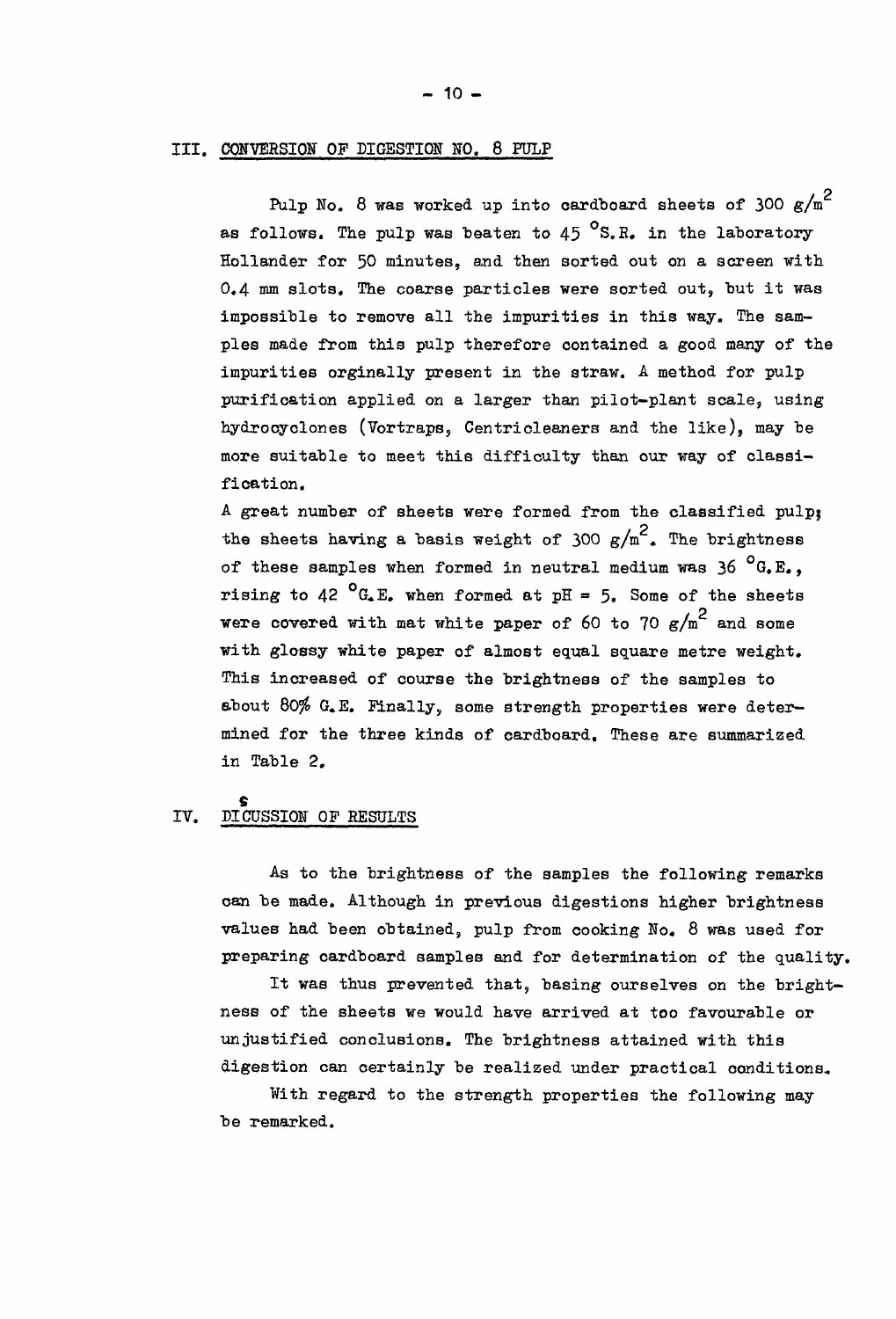**It is obvious to compare the strength of the neutral sulphite cardboard sheets we prepared in our paper testing laboratory with that of machine-prepared cardboard imported in Jordan.** 

**Por this purpose some strength properties of the two kinds of cardboard are compiled in Table 3» This table also includes some properties of partly bleached neutral sulphite pulp from Jordan straw obtained during the previous investigations with**  Jordan wheat straw (see report: "Investigations into the sui**tability of Jordan wheat straw for processing to board", by Th.H. Asselman (August 1962)),** 

**In comparising these figures it should be remarked, for the sake of completeness, that in hand-formed cardboard sheets there is no or hardly any orientation of the fibres, while in cardboard made on a paper machine there is. This implies that for machine board the strength properties are determined in machine direction (M) and in cross direction (C). This is obviously not necessary for hand-formed sheets.** 

From Table 3. may be concluded that the strength of card**board sheets formed at pH 5 from neutral sulphite pulp of Jordan wheat straw is at least equal to that of machine-prepared cardboard imported in Jordan.**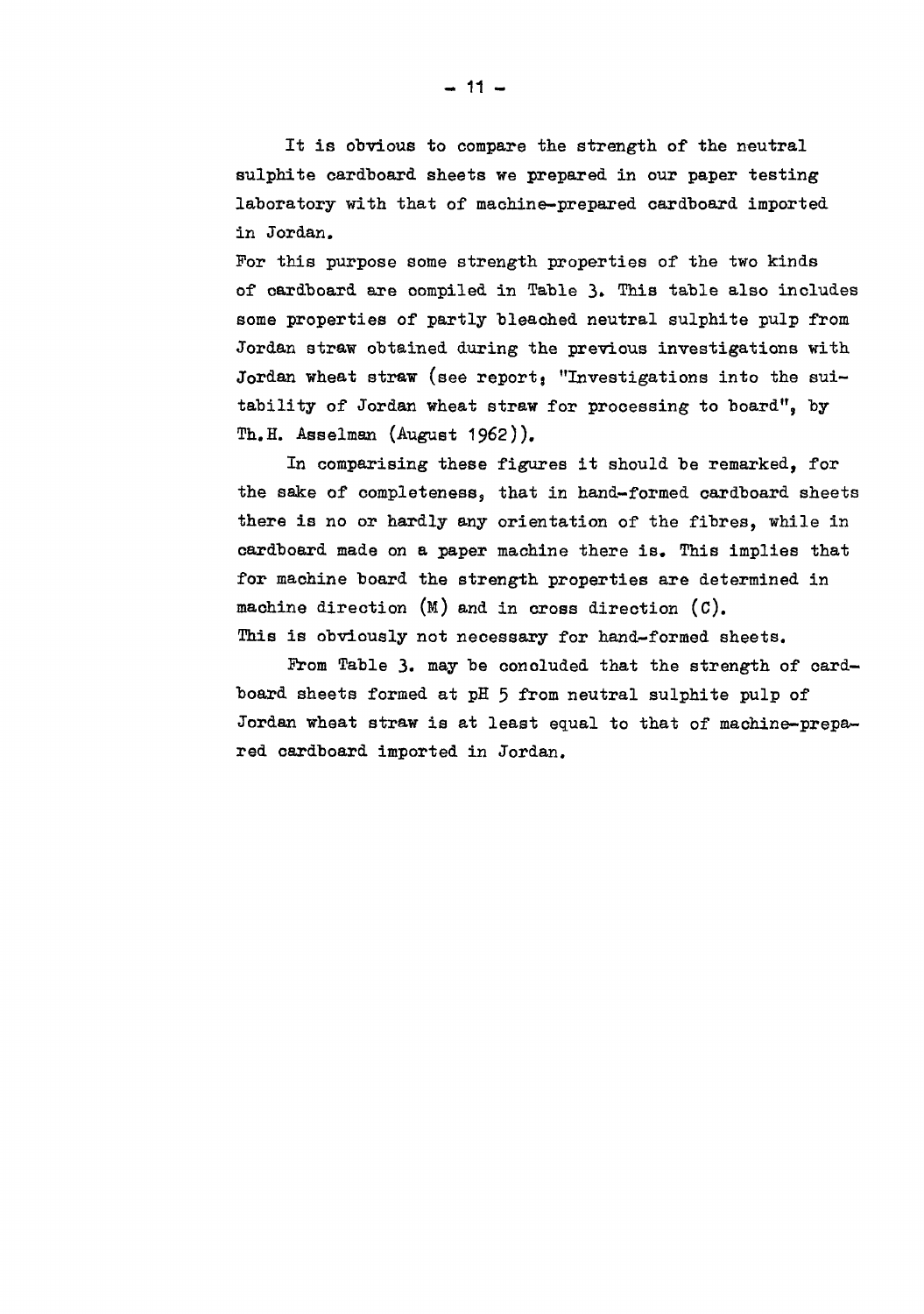#### **CONCLUSIONS**

- **1. It is possible to achieve a noticeable increase in brightness of a neutral sulphite pulp by acidifying it (see appendix),**
- **2. With a pH about 5 of the pulp, as conveyed to the paper machine a** final product is obtained that is by  $5 - 10\%$  G.E. brighter than the product made from pulp that is not reduced in pH. **(A still lower pH of the pulp is not be recommended, because of increasing corrosion and the higher cost of sulphuric acid addition),**
- **3. Cardboard made from unbleached neutral sulphite pulp at pH 5 has a lower brightness than cardboard made from neutral sulphite pulp bleached with hypochlorite.**
- **4. The samples prepared are of a lower brightness than may be expected to be achieved in the factory.**
- **5. The strength of neutral sulphite cardboard at pH 5 is at least as good as that of the machine-made woodpulp cardboard that is imported in Jordan.**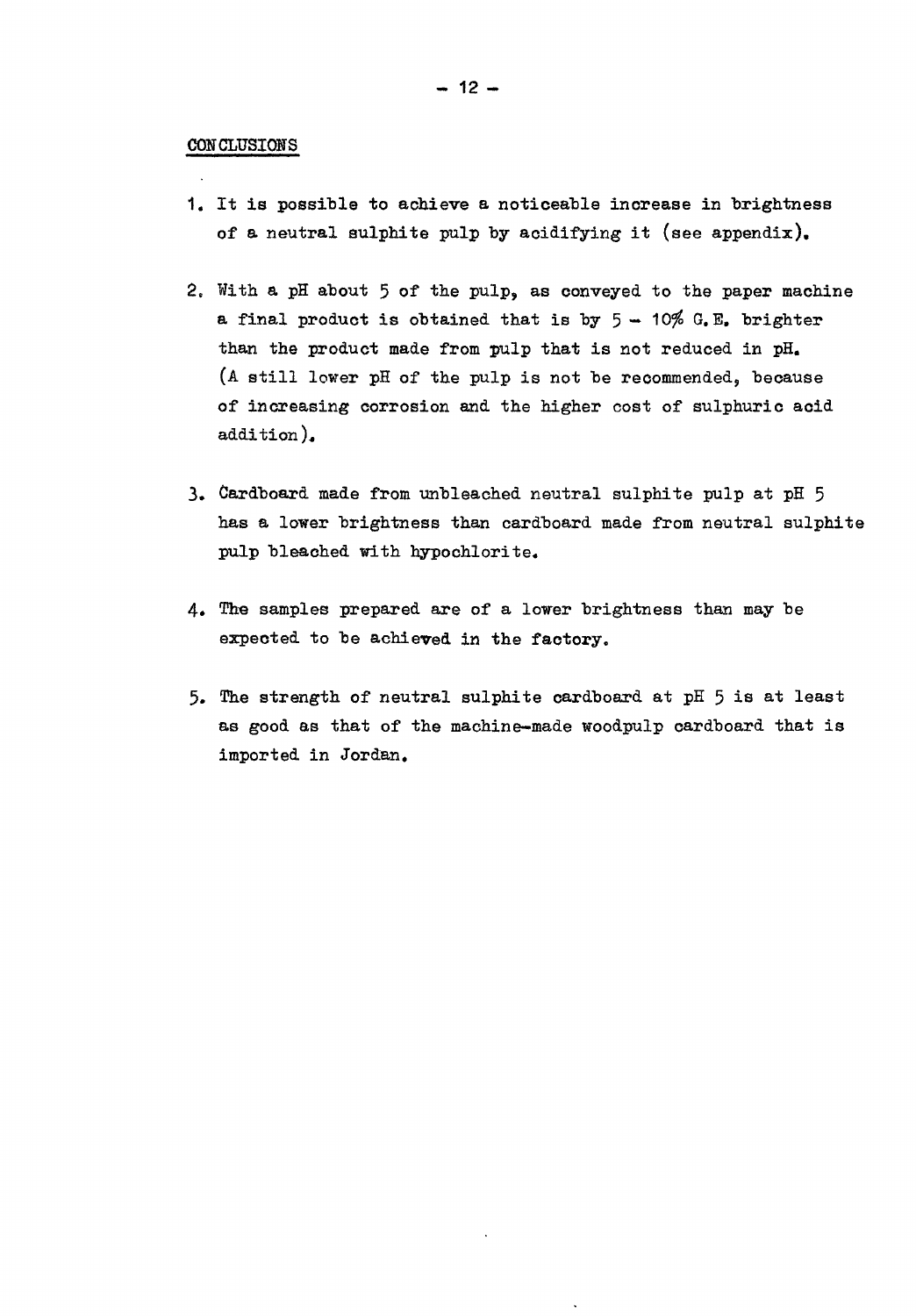|  | Table 1. |  |  |  |  |
|--|----------|--|--|--|--|
|--|----------|--|--|--|--|

# DIGESTIONS OF JORDAN WHEAT STRAW WITH NEUTRAL SULPHITE AND SODA

SURVEY OF THE DIGESTION SCHEMES AND THE RESULTS

| <b>DIGESTION</b><br><b>NUMBER</b> |                              | STRAW                                                                                   | AMOUNT OF CHEMICALS ON DRY | COMPOSITION OF<br>COOKING LIQUOR |                          | <b>IMPREGNATION</b>      |                      |      | DIGESTION                          |     | COMPOSITION OF<br><b>BLACK LIQUOR</b> |                                              | PULP DATA             |                                     |             |                                |
|-----------------------------------|------------------------------|-----------------------------------------------------------------------------------------|----------------------------|----------------------------------|--------------------------|--------------------------|----------------------|------|------------------------------------|-----|---------------------------------------|----------------------------------------------|-----------------------|-------------------------------------|-------------|--------------------------------|
|                                   |                              |                                                                                         |                            |                                  |                          |                          |                      |      |                                    |     |                                       |                                              |                       |                                     |             |                                |
|                                   | $\frac{d}{2}$                | $\text{Na}_2\text{SO}_3$ $\text{Na}_2\text{CO}_3$<br>$\frac{\partial f}{\partial \phi}$ | dry matter<br>liquor ratio | $Na2$ <sup>O</sup><br>g/1        | SO <sub>2</sub><br>g/1   | time<br>min.             | temp.<br>$\circ_{c}$ | min. | time temp.<br>$\circ$ <sub>C</sub> | pH  | Na <sub>2</sub> O<br>g/1              | $ {so}_{2} $<br>$\left  \frac{e}{1} \right $ |                       | degree of beating                   |             | brightness of "blown off rulp" |
|                                   |                              |                                                                                         |                            |                                  |                          |                          |                      |      |                                    |     |                                       |                                              | $^{\circ}$ S. R.-bulk | $^{\circ}$ S. R. -blown<br>off part | % G.E.-pH 7 | $% G.E. - pH 5$                |
|                                   | $\overline{2}$               | $\overline{\mathbf{3}}$                                                                 | $\overline{4}$             | $5\overline{)}$                  | 6                        | $\overline{\mathbf{z}}$  | $\boldsymbol{8}$     | 9    | 10                                 | 11  | 12                                    | 13                                           | 14                    | 15                                  | 16          | 17                             |
|                                   | 14.0                         | 5.0                                                                                     | 1/3                        | 29.6                             | 21.4                     | 20                       | 120                  | 25   | 170                                | 8.0 | $\overline{\phantom{0}}$              | <b>AND</b>                                   | 27.5                  | 46.5                                | 43          |                                |
| $\overline{2}$                    | 14.0                         | 5.5                                                                                     | 1/3                        | 30.5                             | 21.4                     | 20                       | 120                  | 25   | 170                                | 8.4 | $\overline{\phantom{0}}$              | $\sim$                                       | 25                    | 46                                  | 43          | 54                             |
| $\overline{3}$                    | 8.0                          | 5.5                                                                                     | 1/3                        | 22.1                             | 12.5                     | 20                       | 120                  | 25   | 170                                | 7.6 | $\rightarrow$                         | $\overline{\phantom{a}}$                     | 23                    | 35                                  | 34          | 39                             |
| $\overline{4}$                    | 11.0                         | 6.0                                                                                     | 1/3                        | 27.3                             | 17.2                     | 20                       | 120                  | 25   | 170                                | 8.4 | $\qquad \qquad \blacksquare$          | $\overline{\phantom{a}}$                     | 25                    | 45                                  | 45          | 55                             |
| $5^{\overline{a}}$                | 14.0                         | 5.5                                                                                     | 1/3                        | 30.5                             | 21.4                     | 20                       | 120                  | 12   | 170                                | 8.2 | 15.5                                  | 9.7                                          | -                     | 49.5                                | 35          | 48                             |
| 5 <sup>b</sup>                    | $\qquad \qquad \blacksquare$ | $\overline{\phantom{a}}$                                                                |                            | $\overline{\phantom{a}}$         | $\overline{\phantom{0}}$ | 20                       | 120                  | 18   | 170                                | 8.3 | 15.3                                  | 10.0                                         |                       | 51                                  | 33          | 44                             |
| $5^{\circ}$                       | $\frac{1}{2}$                | $\sim$                                                                                  |                            | $\overline{\phantom{0}}$         | $\rightarrow$            | 20                       | 120                  | 25   | 170                                | 8.4 | 15.4                                  | 9.8                                          | 27                    | 47.5                                | 36          | 41                             |
| $6\overline{6}$                   | 14.0                         | 5.5                                                                                     | 1/3                        | 30.5                             | 21.4                     | $\overline{\phantom{a}}$ | $\rightarrow$        | 25   | 160                                | 8.2 | 18.6                                  | 11.1                                         | 31                    | 41                                  | 39          | 48                             |
| $\overline{7}$                    | 10.0                         | 5.0                                                                                     | 1/3                        | 24.3                             | 15.7                     | $\overline{\phantom{a}}$ | $\rightarrow$        | 25   | 150                                | 7.6 | 13.3                                  | 6.2                                          | 11.5                  | 26                                  | 35          | 43                             |
| 8                                 | 11.0                         | 5.5                                                                                     | 1/3                        | 26.4                             | 17.2                     | $\qquad \qquad$          | $\rightarrow$        | 25   | 150                                | 7.9 | 15.8                                  | 7.8                                          | 17                    | $\overline{\phantom{a}}$            | $36$ $*$    | 42                             |

 $*$  Brightness of "Bulk Palp"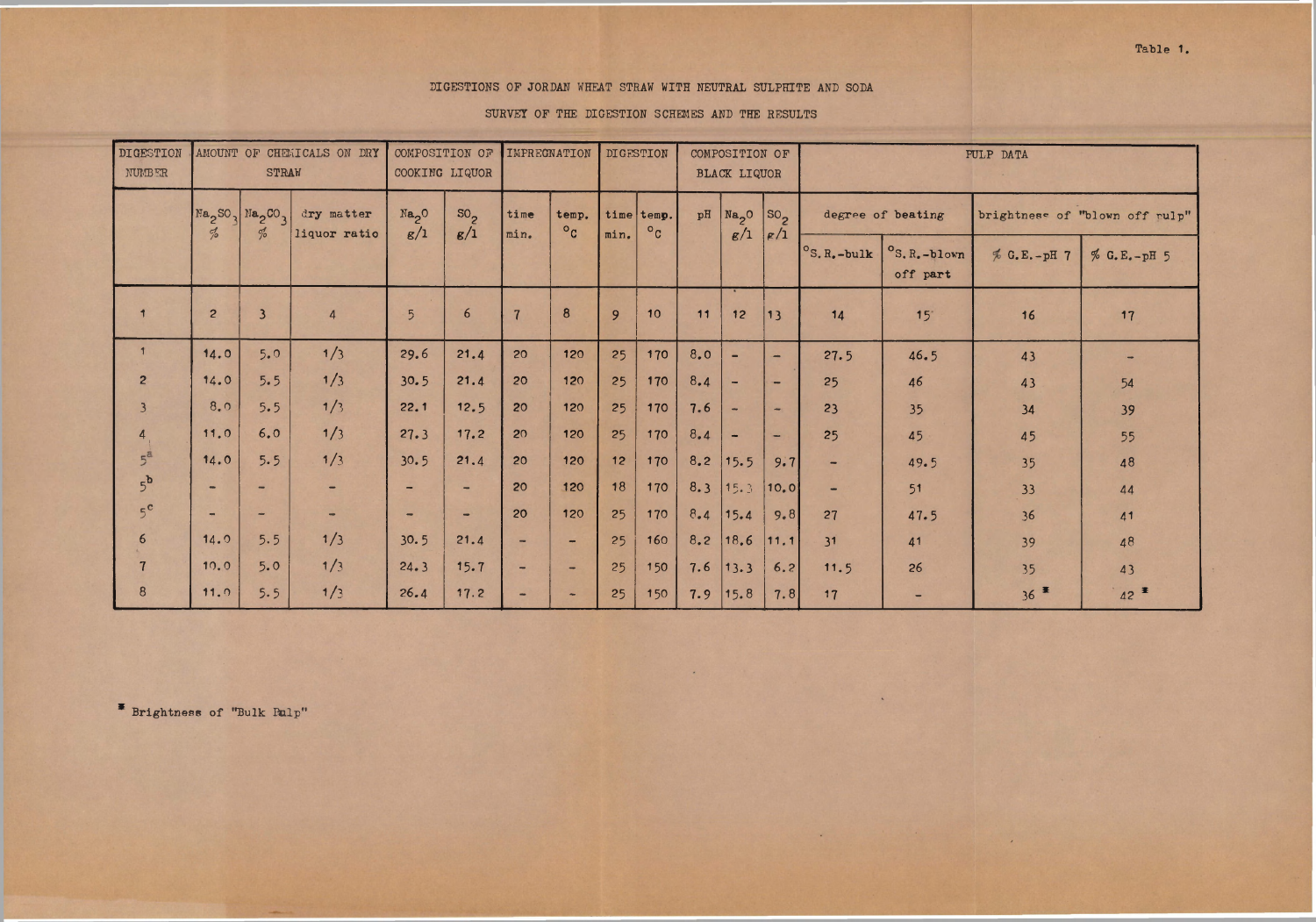**Table 2** 

# PROPERTIES OF HANDSHEETS MADE FROM NEUTRAL SULPHITE JORDAN WHEAT STRAWFULP AT  $pH = 5$ .

| PROPERTIES              | DIMENSION          | HANDSHEETS MADE FROM STRAWPULP OF DIGESTION NO. 8<br>BEATEN TO 45 $^{\circ}$ S.R. |              |                |  |  |  |
|-------------------------|--------------------|-----------------------------------------------------------------------------------|--------------|----------------|--|--|--|
|                         |                    | unlined                                                                           | "dull" white | "bright" white |  |  |  |
|                         |                    |                                                                                   | lined        | lined          |  |  |  |
|                         |                    |                                                                                   |              |                |  |  |  |
| <b>BASIS WEIGHT</b>     | $g/m^2$            | 299                                                                               | 372          | 378            |  |  |  |
| <b>BULK</b>             | $mm/100g/m^2$      | 0.15                                                                              | 0.14         | 0.14           |  |  |  |
| TENSILE STRENGTH        | kg                 | 58.5                                                                              | 63.5         | 70.9           |  |  |  |
| STRETCH                 | %                  | 2.6                                                                               | 3.6          | 4.0            |  |  |  |
| <b>FLEXING STRENGTH</b> | kg                 | 0, 6                                                                              | 2.0          | 1.5            |  |  |  |
| BURSTING STRENGTH       | kg/cm <sup>2</sup> | 6.4                                                                               | 7.8          | 8.9            |  |  |  |
| <b>BRIGHTNESS</b>       | % G.E.             | 42                                                                                | 79           | 77             |  |  |  |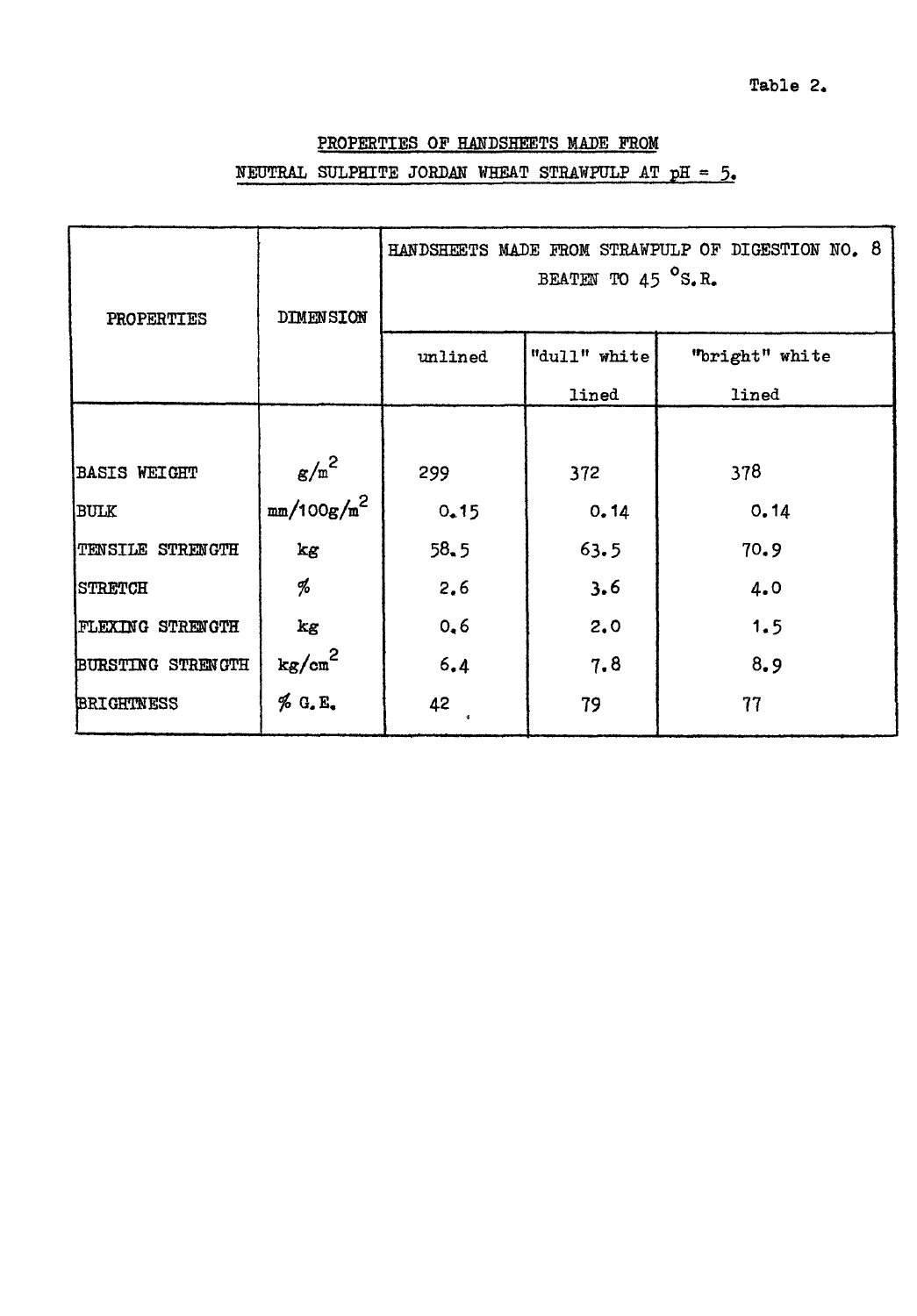# **Table 3.**

**COMPARISON OF PROPERTIES OF SAMPLES OF DIFFERENT MATERIALS** 

| PROPERTIES                               | <b>DIMENSION</b>       | HANDSHEETS MADE FROM NEUTRAL<br>SULPHITE JORDAN WHEAT STRAWPULP<br>(UNLINED)<br>unbleached<br>at $pH = 5$<br>(digestion no. 8) | partly<br>bleached | IMPORTED<br><b>MACHINE</b><br>CARDBOARD<br>(LINED) |
|------------------------------------------|------------------------|--------------------------------------------------------------------------------------------------------------------------------|--------------------|----------------------------------------------------|
| <b>BASIS WEIGHT</b>                      | $\mathrm{g/m}^2$       | 299                                                                                                                            | 296                | 324                                                |
| <b>BULK</b>                              | mm/100g/m <sup>2</sup> | 0.15                                                                                                                           | 0.19               | 0.15                                               |
| <sup>*</sup> TENSILE STRENGTH<br>M<br>C  | kg                     | 58.7                                                                                                                           | 57.1               | 54.9<br>24.8                                       |
| 宯<br><b>STRETCH</b><br>M<br>$\mathbf{C}$ | %                      | 2.6                                                                                                                            | 2,8                | 2.0<br>3.0                                         |
| * FLEXING STRENCTH<br>M<br>C             | kg                     | 0.6                                                                                                                            | 0.3                | 1.5<br>0.5                                         |
| BURSTING STRENGTH                        | $\mathrm{kg/cm}^2$     | 6.4                                                                                                                            | 9.0                | 4.5                                                |
| <b>BRIGHTNESS</b>                        | % G.E.                 | 42                                                                                                                             | 61                 | 62                                                 |

*ag* **/ 2 Calculated at 300** *g/m* **basis weight** 

- **M « Machine direction**
- **C •> Cross direction**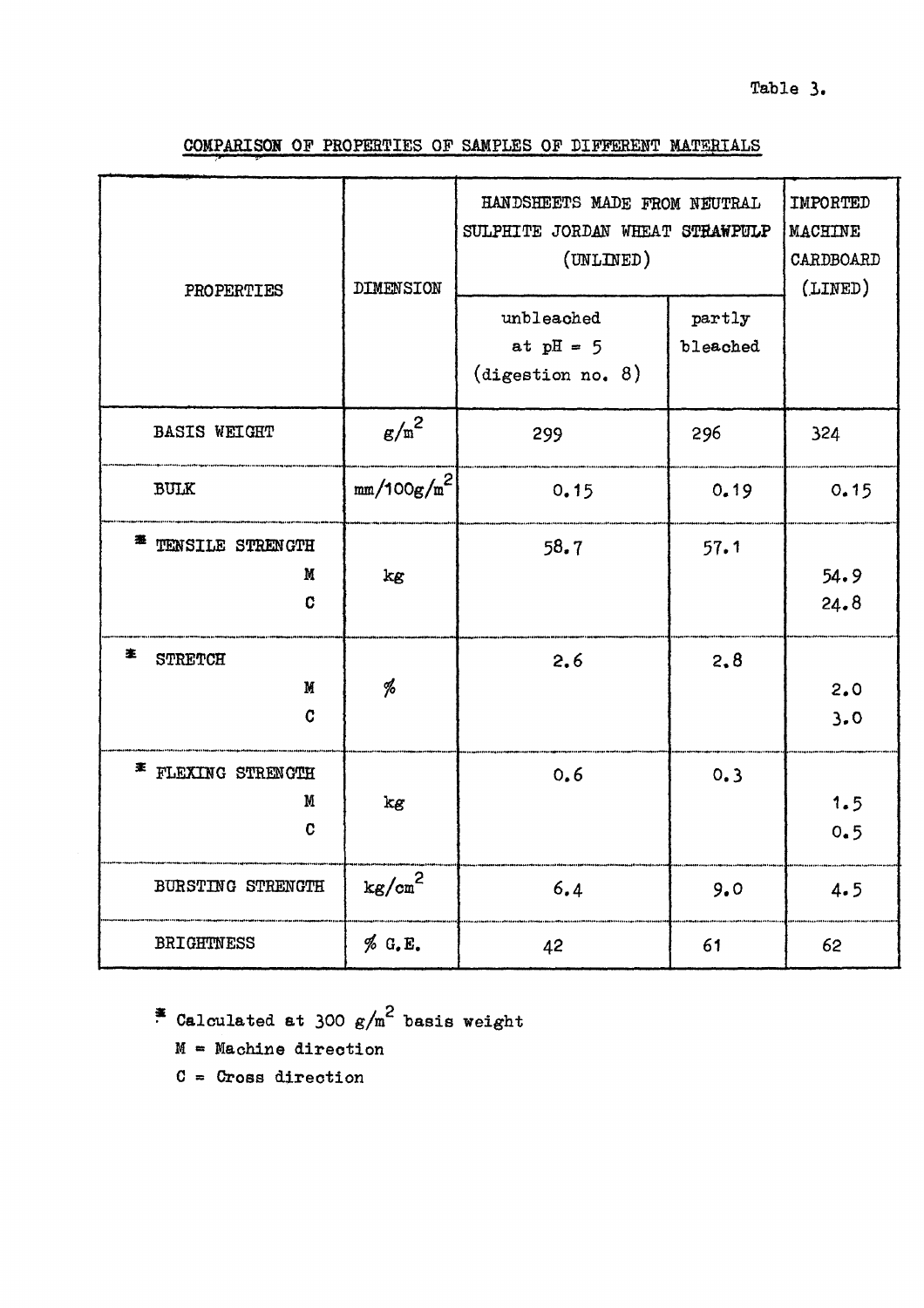#### **APPENDIX**

As already discussed earlier in this report, the brightness of **unbleached neutral sulphite pulp from straw increases with increasing acidity of the fibre suspension.** 

**Por ease of survey the methods applied to this acidification and the results obtained are not included in the report itself, but described in this appendix.** 

#### **PROCEDURES**

- **A, Method 1.** 
	- **1, Description.**

**After digestion the unbleached neutral sulphite straw pulp is washed with water and defibrated during five minutes, the fibre concentration being 4 g/l.** 

**Then the amount of fibre suspension required for formation of a board sample is acidified to the desired pH by means of 25\$ sulfuric acid solution.** 

Finally the suspension is poured into the sheet mold and **the board sample formed by dewatering, After couching the sample is dried and the brightness measured.** 

**This is done by means of a Photovolt Meter (make General Electric) with a standard light souroe. The ratio of the amount of reflected light from a sample and from a standard white surface of magnesium oxide is expressed in percent General Electrio (\$ G. E. ).** 

### **2,. Results.**

**The method described in A.1. was used for six of the eight digestions. The results are compiled in figure 1. As shown the brightness of the sheets increases with decreasing pH, However the width of the shaded area is fairly large. This is partly due to the difficulties encountered when trying to reproduce the digestions. On an average the brightness increases 3\$ G.E, per unit of pH. The brightness of the pulp at pH « 5 varies from 40 - 50\$ G.E.**